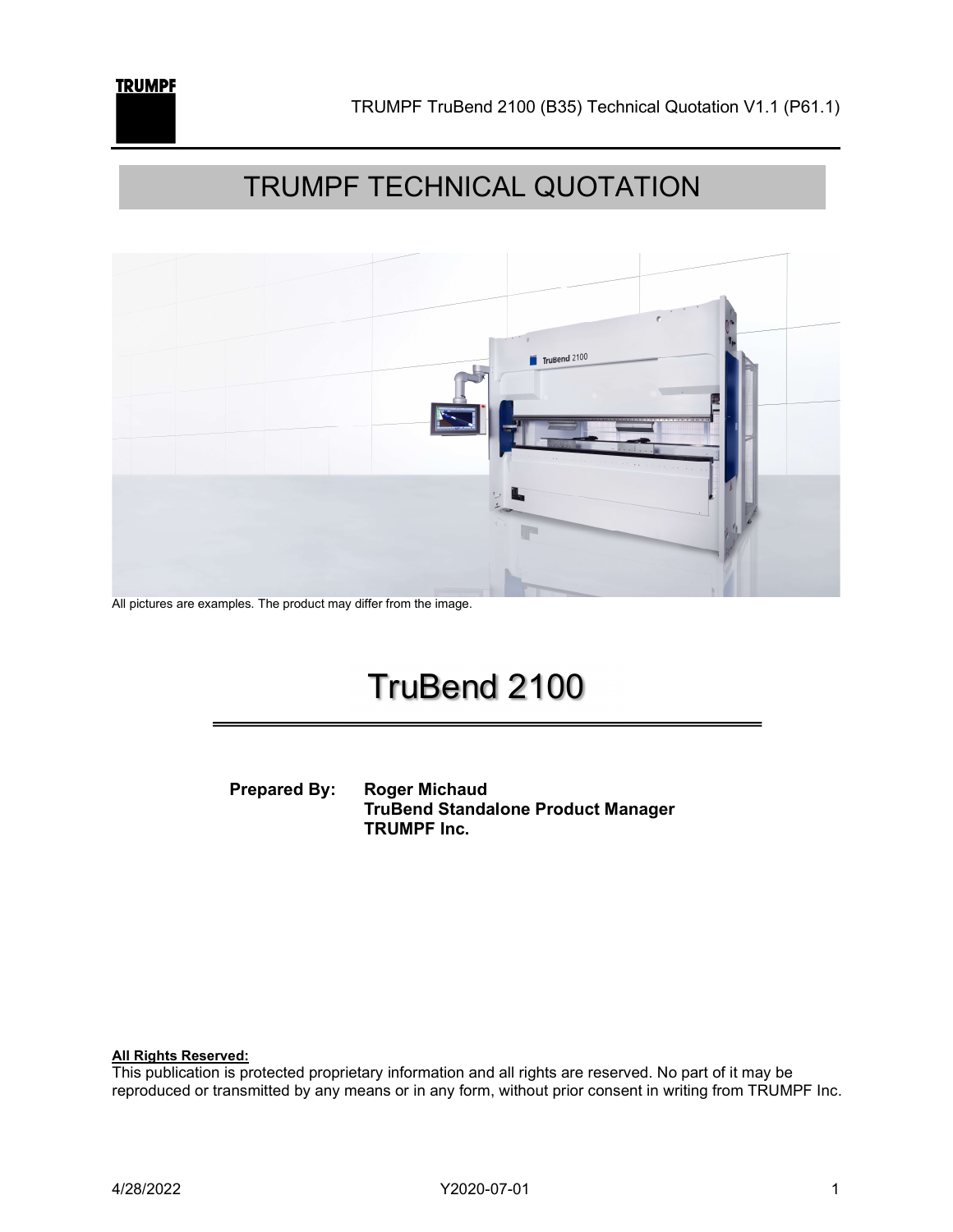

### **Table of Contents**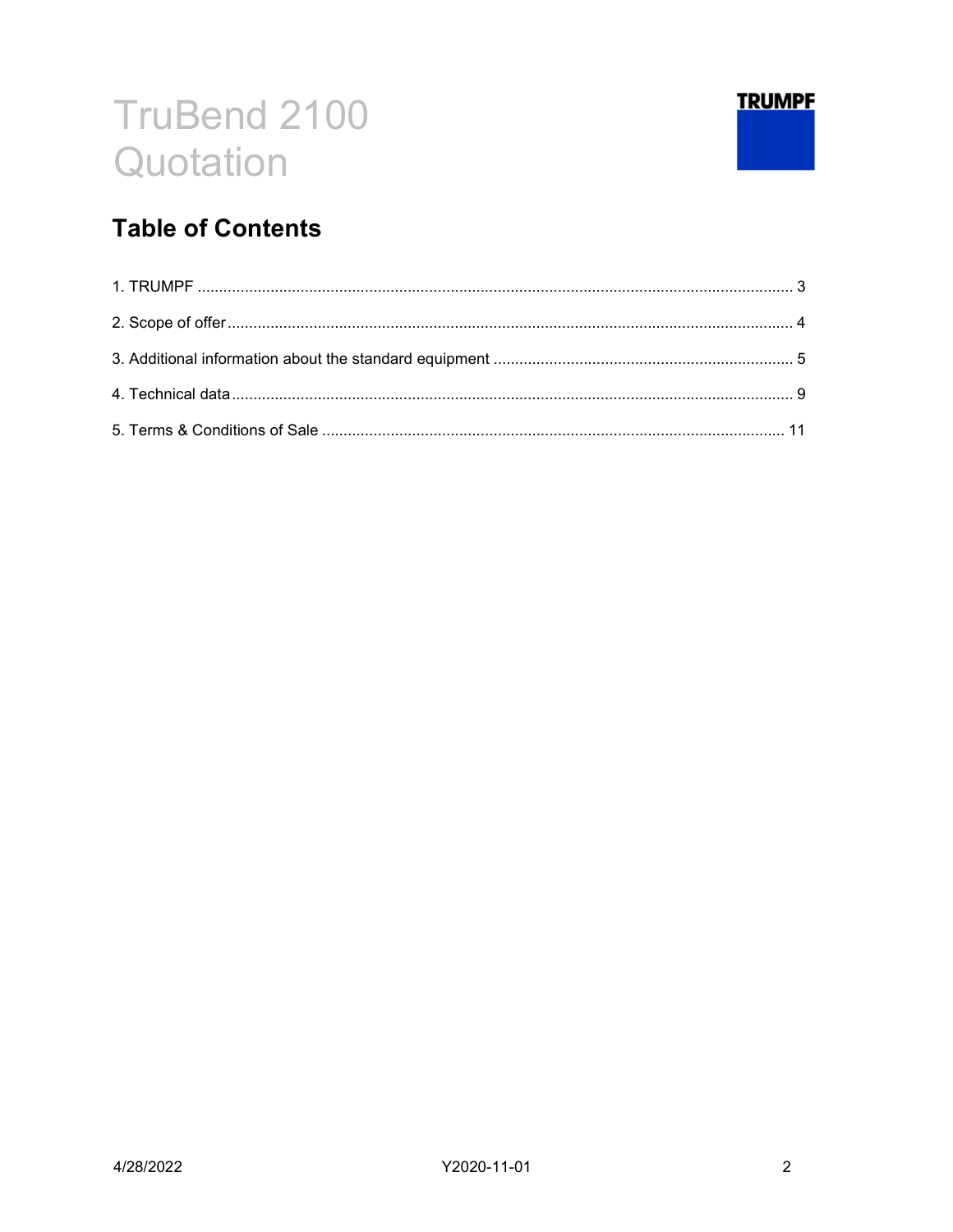

### 1. TRUMPF and the TruBend 2100



The TRUMPF Group is the premier developer and builder of sheet metal fabrication machine technology in the world: Our laser-cutting machines, punching machines, and bending machines set the industry standard for high performance, dependable precision, and ease-of-use. The TRUMPF Group is also a leader in the design and production of laser sources. In addition to designing durable highpower lasers for heavy industry, TRUMPF also provides a wide range of specialized laser solutions for applications as wide-ranging as electronics manufacture, 3D printing, and material surface treatment.

The TRUMPF Group is a family-owned company, and the world headquarters are located in Ditzingen, Germany (near to the city of Stuttgart). The TRUMPF Group is represented by over 70 subsidiaries in all the world's leading markets. Our production facilities are located in Germany, France, Great Britain, Italy, Austria, Switzerland, Poland, the Czech Republic, the USA, Mexico, China and Japan.

The North American headquarters of the TRUMPF Group are in Farmington, Connecticut, where TRUMPF manufactures solid-state laser sources as well as laser-cutting machines. In addition to manufacturing for the Group, the Farmington campus maintains various applications testing labs and a sophisticated training facility to support our machine tool customers. An extensive network of around 200 TRUMPF field service engineers in the USA are also supported and supervised from Farmington. Our experienced and professional technical service team is always just a phone call away, 24/7, at 1-844-TRUMPF1.

With the TruBend 2100 press brake, TRUMPF offers the high build quality that our brand is known for at a sharply-reduced price point. The TruBend 2100 delivers 110 US tons of pressing force and 120" of bending length capacity with excellent speed, precision, and industry-leading safety features. We believe there are many fabricators that have a need for easy, precise bending, but perhaps don't have the volume required to justify a high-end machine. Maybe bending for you is just a necessary evil: Something you need to have but is really secondary to your business. Such situations don't justify a large capital investment, but they do still justify having the best machine your budget allows.

Enter the TruBend 2100. The machine comes in only one configuration, so we reduce the production cost. We offer it only over the internet. Components which aren't absolutely needed, such as sheet metal covers that serve only aesthetic purposes, have been stripped away. What's left is a press brake that is both simple and unassuming, but with the heart of a thoroughbred race horse.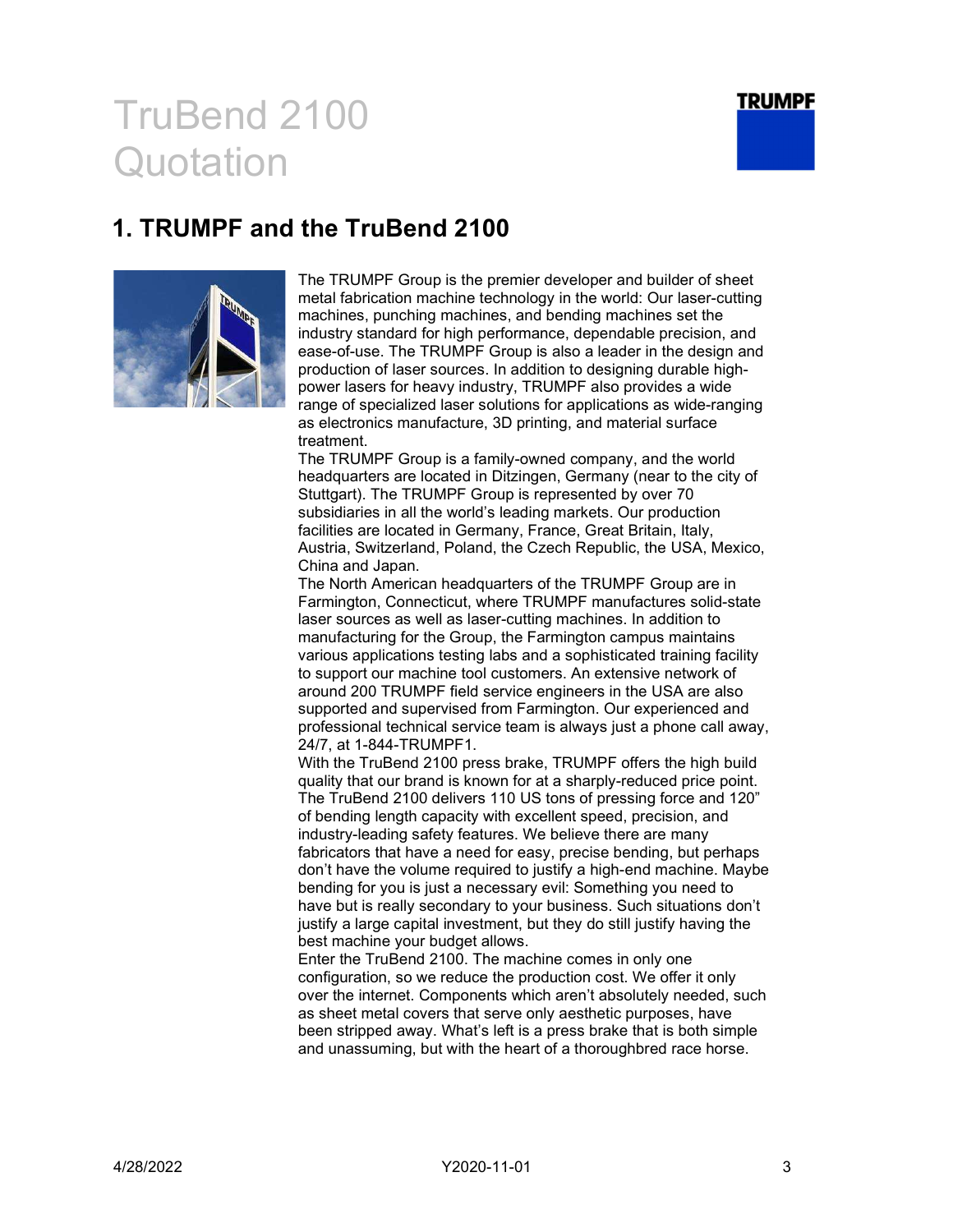

### 2. Standard Features of the TruBend 2100

### Standard machine price includes the following

| <b>TruBend 2100 (B35)</b><br><b>Machine</b>                    | Price: | \$105,000 |
|----------------------------------------------------------------|--------|-----------|
| Box frame<br>$\blacksquare$                                    |        |           |
| Press beam<br>٠                                                |        |           |
| ٠                                                              |        |           |
| Spherical bearing of the press beam with press beam<br>tilting |        |           |
| Electro-hydraulic upper drive<br>٠                             |        |           |
| <b>Block hydraulics</b><br>٠                                   |        |           |
| Distance measurement system (Y axis)<br>٠                      |        |           |
| Hydraulic oil filling (life-long filling)<br>$\blacksquare$    |        |           |
| Oil cooler<br>$\blacksquare$                                   |        |           |
| Crowning                                                       |        |           |
| Self-regulating, combined crowning                             |        |           |
| <b>Backgauge</b>                                               |        |           |
| 4-axis backgauge (X, R, Z1 and Z2 axis)<br>٠                   |        |           |
| Gauge fingers (two pieces)<br>٠                                |        |           |
| <b>Control</b>                                                 |        |           |
| T3500T Multi-Touch machine control<br>٠                        |        |           |
| Integrated TRUMPF technology data<br>٠                         |        |           |
| 3D visualization for T3500T control<br>$\blacksquare$          |        |           |
| <b>Data transmission</b>                                       |        |           |
| <b>USB</b> interface<br>٠                                      |        |           |
| RJ45 network interface<br>٠                                    |        |           |
| <b>Operation</b>                                               |        |           |
| Operating unit with foot switches<br>٠                         |        |           |
| <b>Safety</b>                                                  |        |           |
| Standard safety device: (B35)                                  |        |           |
| <b>Services</b>                                                |        |           |
| <b>Transport brackets</b><br>٠                                 |        |           |
| <b>Online Video Operator Training</b><br>٠                     |        |           |
| Machine installation by certified TRUMPF technician<br>٠       |        |           |
| <b>Material handling</b>                                       |        |           |
| 2x Support bracket<br>٠                                        |        |           |
| <b>Starter bending tool package</b>                            |        |           |
| A 120" / 3050mm starter set of precison-ground,<br>٠           |        |           |
| segmented bending tools is included                            |        |           |
|                                                                |        |           |

### Subtotal 105,000 USD

Any applicable sales tax, as well as freight and rigging charges are not included

3.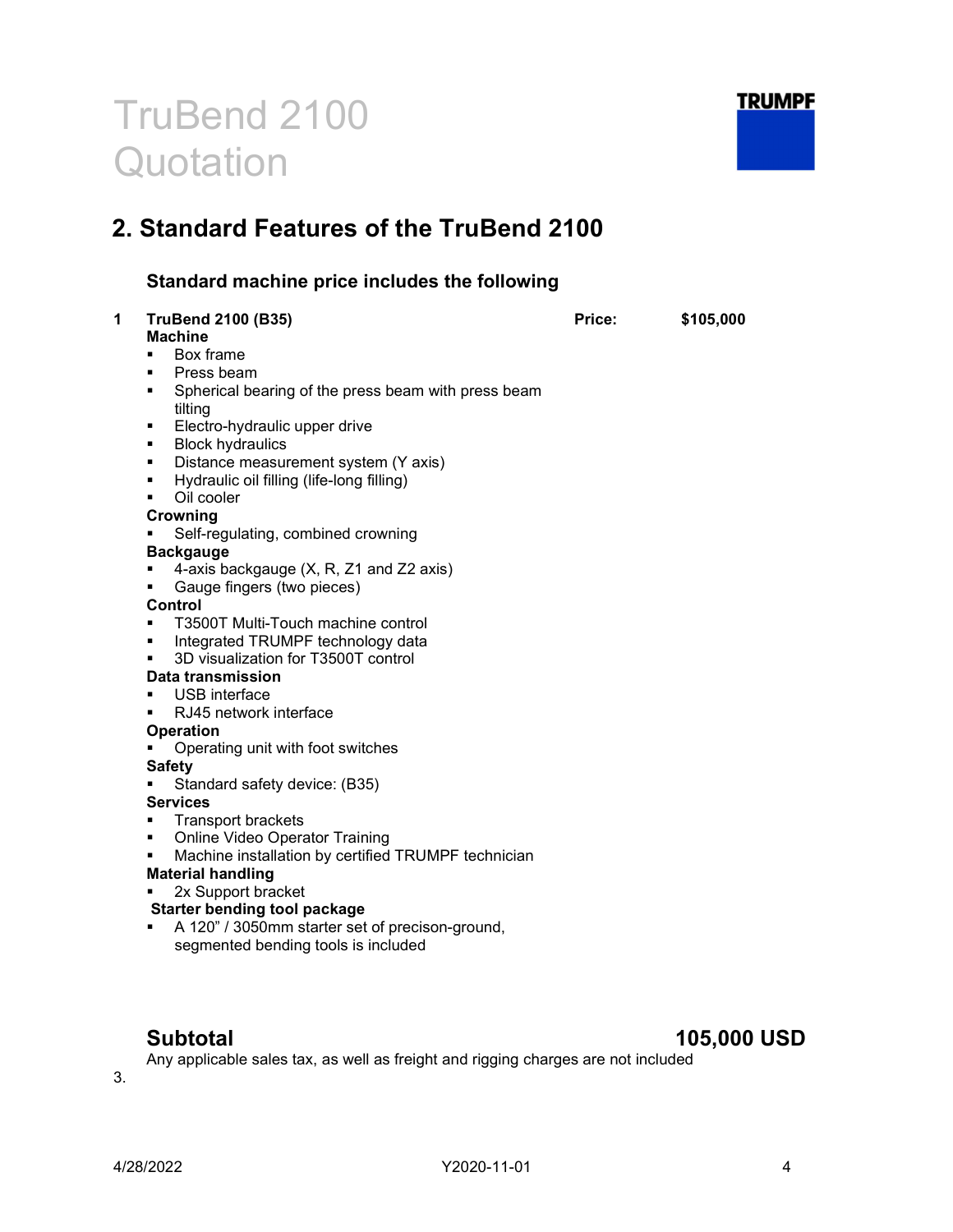### 3. Additional information about the TruBend 2100 features



#### Machine

Basic machine

Box frame

- The robust machine frame consists of a welded construction: a press table, two side columns and two connecting beams
- The entire machine design was calculated using the finite element method and was designed to resist fatigue
- The robust frame design ensures precise results even after years of continuous operation under maximum loads

#### Press beam

- The press beam is characterized by a high rigidity, thus ensuring exact bending results
- The press beam is guided using double roller bearings on both sides
- A high and constant bending accuracy is achieved through hardened bars and the adjustable "zero-play" setting

#### Spherical bearing suspension of the press beam with tilt

- Spherical connection between press beam and cylinder
- The tilting function enables the production of geometric shapes such as funnels and allows simple left/right angle corrections to be made when producing long profiles
- The spherical bearing prevents cylinder damage (leakage) due to radial forces caused by press beam tilting
- The maximum tilt between Y1 and Y2 is  $\frac{1}{4}$

#### Electro-hydraulic upper drive

- Exactly synchronized operation of the cylinders is achieved through the electro-hydraulic drive system with proportional valves
- IE3 drive motor (high efficiency)

#### Block hydraulics

- High accuracy and even press beam movement through block hydraulics with a low-noise high-pressure internal gear pump
- The high axis speeds (Y rapid traverse, Y return and Y press operation) enable high productivity

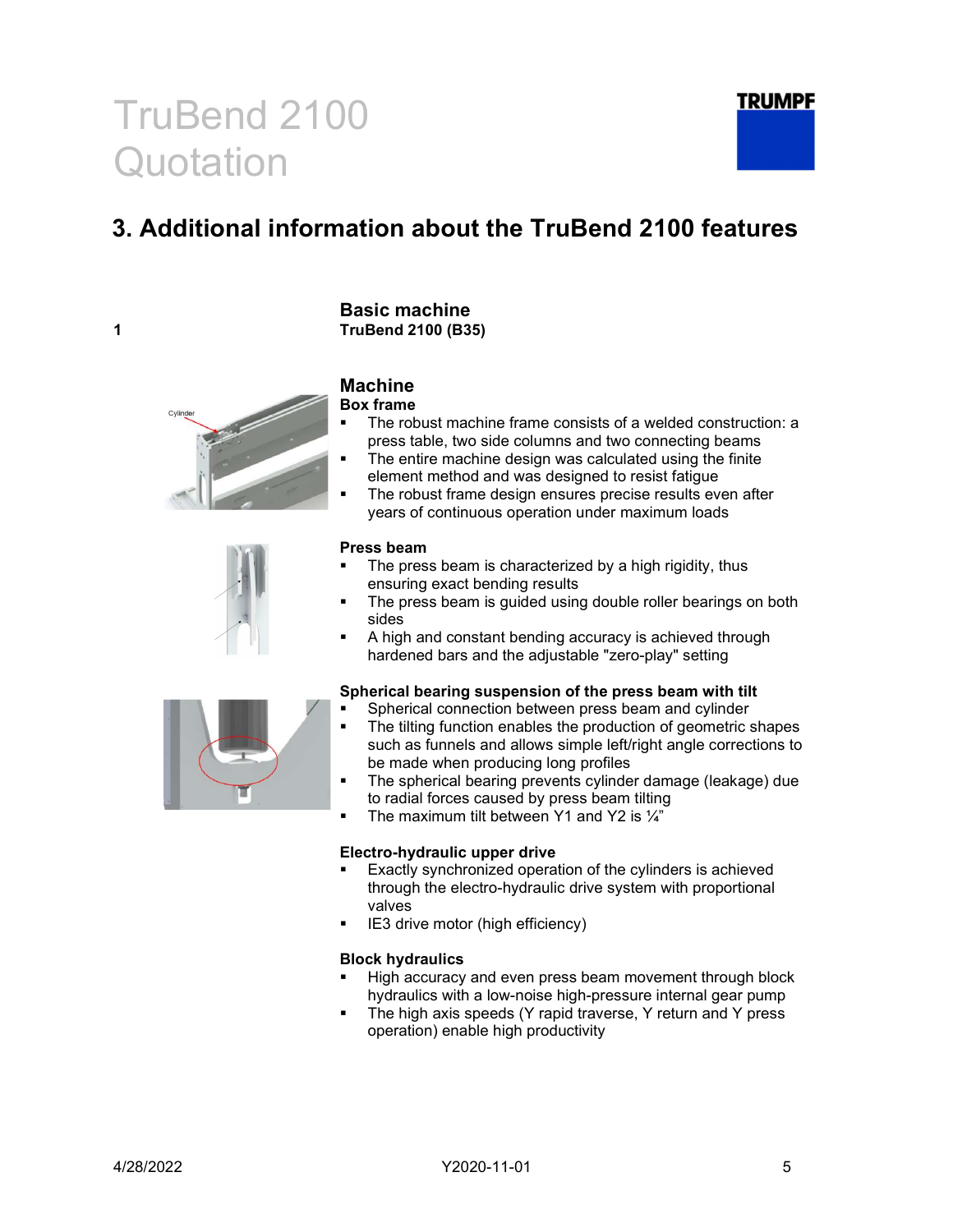

#### Distance measurement system (Y axis)

 The high positioning accuracy of the press beam (Y axis) is ensured by a mechanically guided magnetic incremental distance measuring system

#### Hydraulic oil filling (life-long filling)

- The machine is delivered with a full oil tank
- This high-quality oil has a service life of ten years, making oil changes under normal conditions unnecessary

#### Oil cooler

- The oil cooler prevents the oil temperature from increasing too much and in doing so ensures precise, repeatable movement of the press beam
- The oil cooler is especially useful for hot regions (ambient temperature > 95 F / 35 C) and/or for long machine runtimes with maximum tonnage loading of the machine (3-shift or bottom bending)



#### Crowning

#### Self-regulating, combined crowning

- The crowning compensates for the deflection of the press beam and the press table during the bending process and in so doing ensures a constant bending angle along the entire bending length
- The crowning is set automatically under load via crowning slots and via CNC-controlled hydraulic cylinders

#### **Backgauge**

#### 4-axis backgauge (X, R, Z1 and Z2 axis)

- In addition to the CNC-controlled axes of the 2-axis backgauge the gauge fingers are automatically positioned in the Z direction
- Higher productivity, especially when bending workpieces at multiple tool stations



#### Gauge fingers (two pieces)

- Hardened, wear-resistant gauge fingers ensure constant flange lengths
- The workpiece can butt against the backgauges at three different positions
- Easier back stop positioning of larger workpieces is possible by resting them on the gauge fingers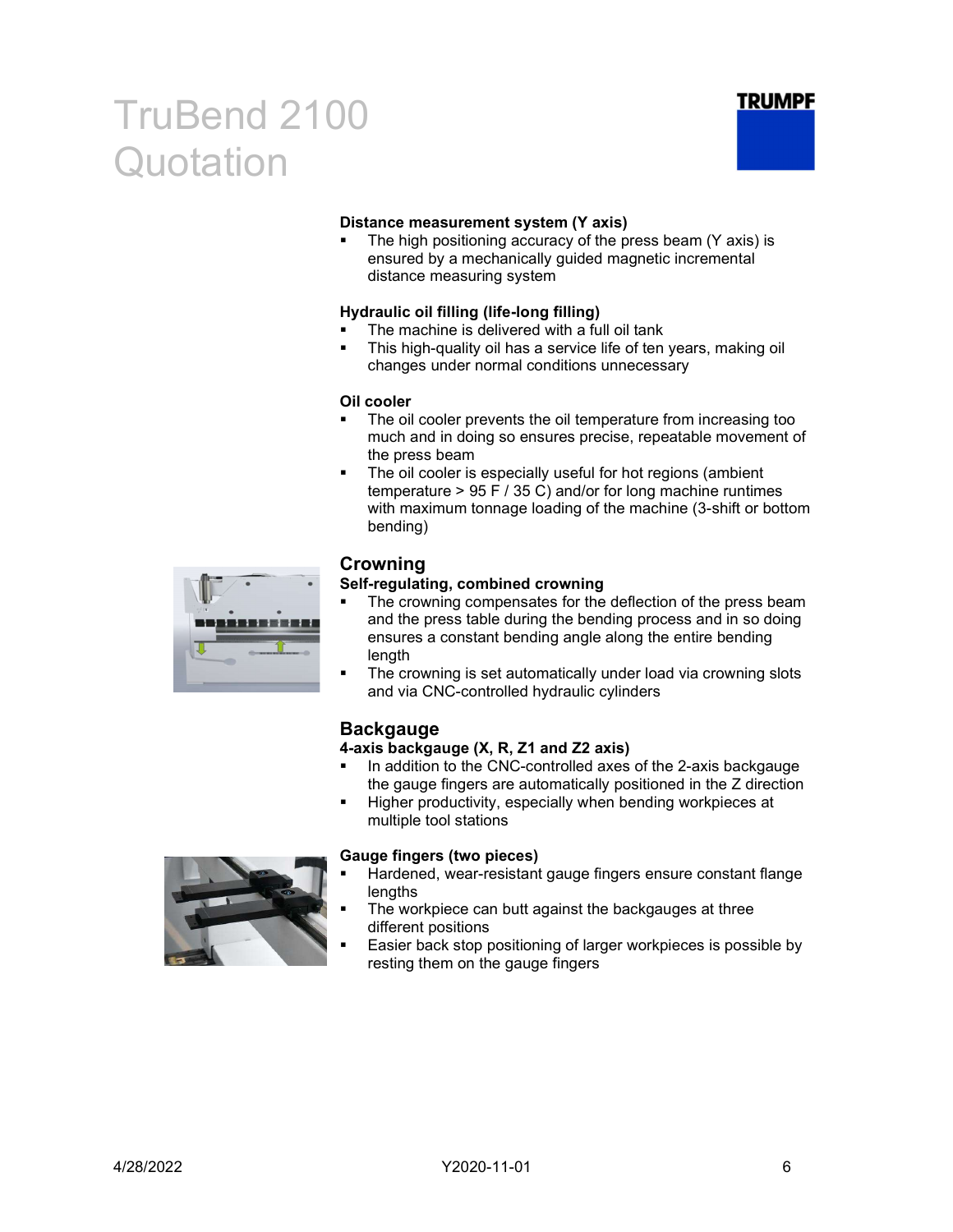



### Control

#### T3500T Multi-Touch machine control

- User-friendly 17" multi-touch control with integrated tool database and USB interface
- The infrared touch-technology enables operation with gloves
- CNC bending programs can be numerically or graphically generated on the control
- With graphic programming, the bending sequence and all of the bending parameters are calculated based on a graphically generated product drawing
- Thanks to the swiveling and rotating support arm, the control panel can easily be set to the needs of the operator

#### Integrated TRUMPF technology data

- The control calculates all bending parameters based on the TRUMPF technology data for standard tools and standard materials
- Modifications for customer-specific materials or tools can be performed by the user

#### 3D visualization for T3500T control

- Enables the 3D visualization and simulation of bending programs which are either graphically programmed or programmed with TruTops Boost, for T3500T control
- Supports the operator in the handling of the bending part

### Data transmission

USB interface

The machine control is equipped with a USB port as standard

#### RJ45 network interface

 The machine control is equipped with an RJ45 network interface (10 or 100 MBit/s) as standard

#### **Operation**

#### Operating unit with foot switches

- Easy positioning thanks to the compact design and low weight
- Functions: Stroke triggering with EMERGENCY STOP, press beam UP and an EMERGENCY STOP push-button



#### Safety

#### Standard safety device: (B35)

- **Sideways pivoting safety doors with electronic monitoring** prevent lateral entry into the working area
- Rear safety doors with electronic monitoring enable access into the machine interior
- The machine is secured with EMERGENCY STOP push-buttons
- Bend Guard laser safe system.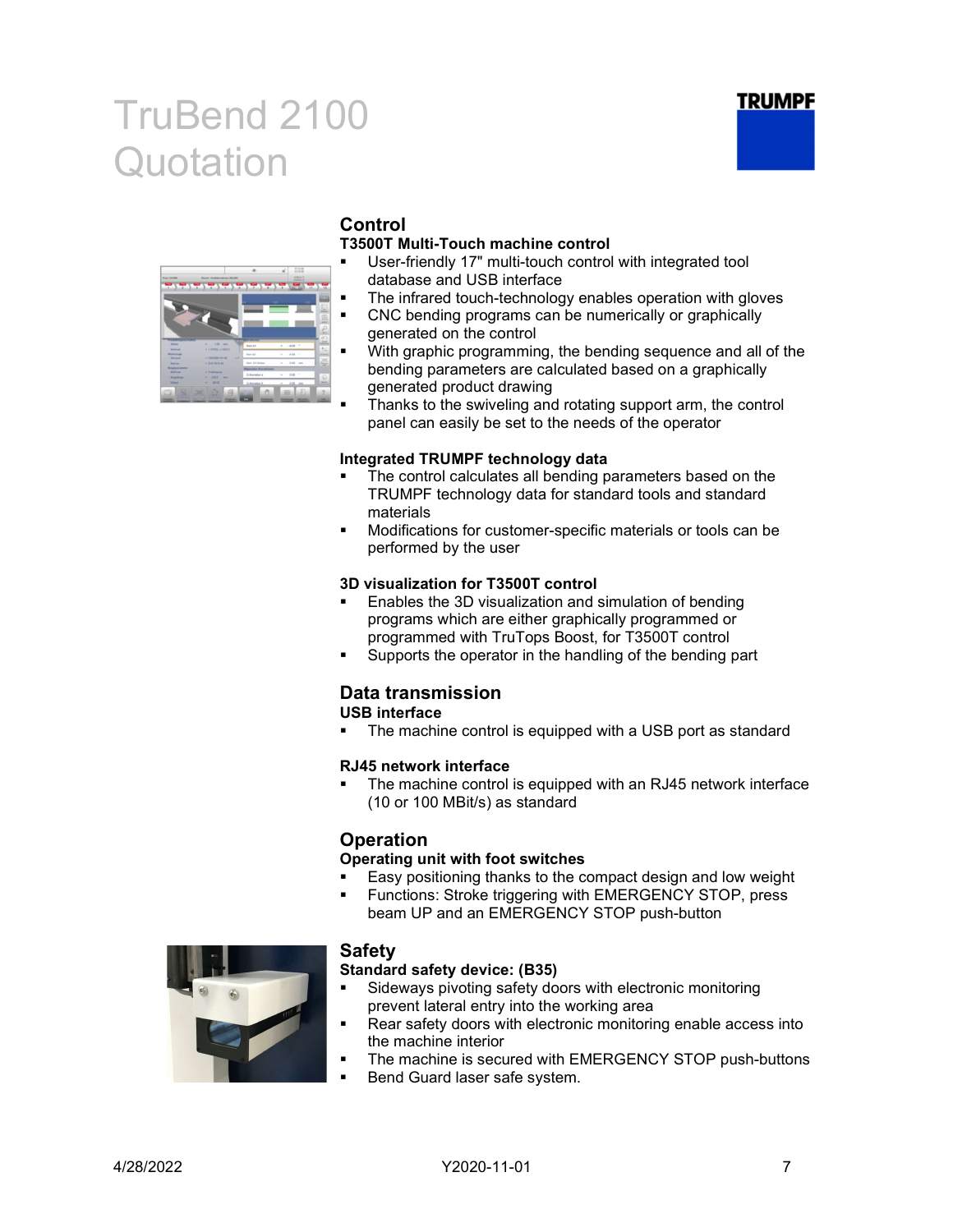



### **Services**

#### Transport device

• The transport device enables safe transport and an easy installation process

#### Material handling

- **The support brackets make it easier to handle large, heavy** workpieces or can also be used as deposit surfaces for blanks
- The support brackets can be manually adjusted in R direction and can be fastened using quick clamping devices
- Positioning in Z direction in 160 mm steps possible
- The support brackets are screwed to the machine frame
- **EXP** Carrying capacity: 70 kg per support bracket
- **Scope of delivery: two pieces**

### Standard Tooling Package

#### One Upper Tool and Two Lower Tools, Full-Length

- Get started bending right away with high quality tools from TRUMPF!
- **Each set consists of precision ground segments of different** lengths, so you can easily set up for any length bend.
- Each starter tool set comes in a length of 120" / 3050mm, so you can utilize the full bending capacity of the TruBend 2100 right away.
- Includes upper tool OW201/K: Radius 0.040" / 1mm, Height 4.7" / 120mm,
- Includes lower tool EVW10/84: Die Opening 0.393" / 10mm, Height 3.94" / 100mm
- Includes lower tool EVW20/84: Die Opening 0.787" / 20mm, Height 3.94" / 100mm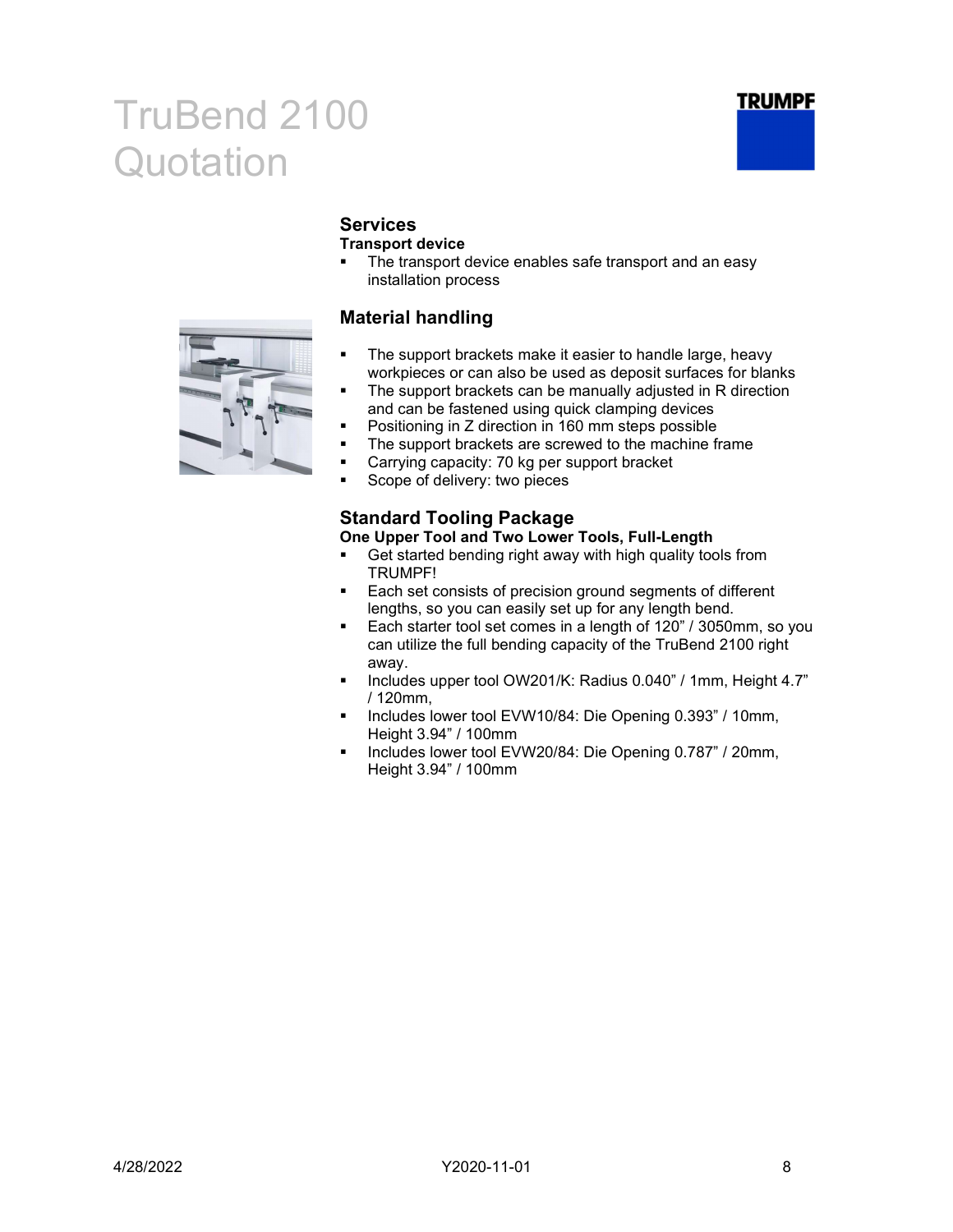

472 ipm / 200 mm/s 35.4 ipm / 15 mm/s 472 ipm / 200 mm/s 1,181 ipm / 500 mm/s 472 ipm / 200 mm/s 2,362 ipm / 1000 mm/s

> $0.0004" / 0.01$  mm  $0.0002" / 0.05$  mm  $0.004" / 0.1 mm$

# TruBend 2100 **Quotation**

### 4. Technical data

### TruBend 2100 (B35)

#### Machine

| Press force<br>Bending length<br>Width between columns<br>Usable open height with manual tool clamp<br>Maximum distance between the lower edge of the<br>press beam and the upper edge of the machine<br>table | 110 US tons / 1000 kN<br>120" / 3060 mm<br>133" / 3384 mm<br>$13.75$ " / 350 mm<br>$18.5$ " / 470 mm |
|----------------------------------------------------------------------------------------------------------------------------------------------------------------------------------------------------------------|------------------------------------------------------------------------------------------------------|
| Maximum distance between the lower edge of the<br>press beam and the upper edge of the machine<br>table (increased installation height option)                                                                 | $24.4" / 620$ mm                                                                                     |
| Press beam tilt<br>Table width<br>Working height (minimum/maximum) <sup>1)</sup>                                                                                                                               | $\pm$ 1/4" / $\pm$ 6.5 mm<br>$4" / 100$ mm<br>41.3" - 42.1" /1049 mm - 1069 mm                       |

#### Speeds

| Y rapid traverse (with BendGuard safety system) |
|-------------------------------------------------|
| Maximum Y press operation <sup>2)</sup>         |
| Y return                                        |
| X axis                                          |
| R axis                                          |
| Z axis                                          |
|                                                 |

#### Positioning accuracy

| Y axis |
|--------|
| X axis |
| R axis |

#### Traverse paths, stop range

| Stroke, Y axis                                        | $7.8" / 200$ mm |
|-------------------------------------------------------|-----------------|
| Stroke, Y axis (increased installation height option) | 13.75" / 350 mm |
| Traverse path of the X axis                           | 23.6" 600 mm    |
| Maximum stop range in the X direction                 | 33.85" / 860 mm |
| Traverse path of the R axis                           | $5.9" / 150$ mm |

1) For 100 mm / 4" lower tool height.

2) Depending on the selected die width and operation cycle. Depending also on local regulations.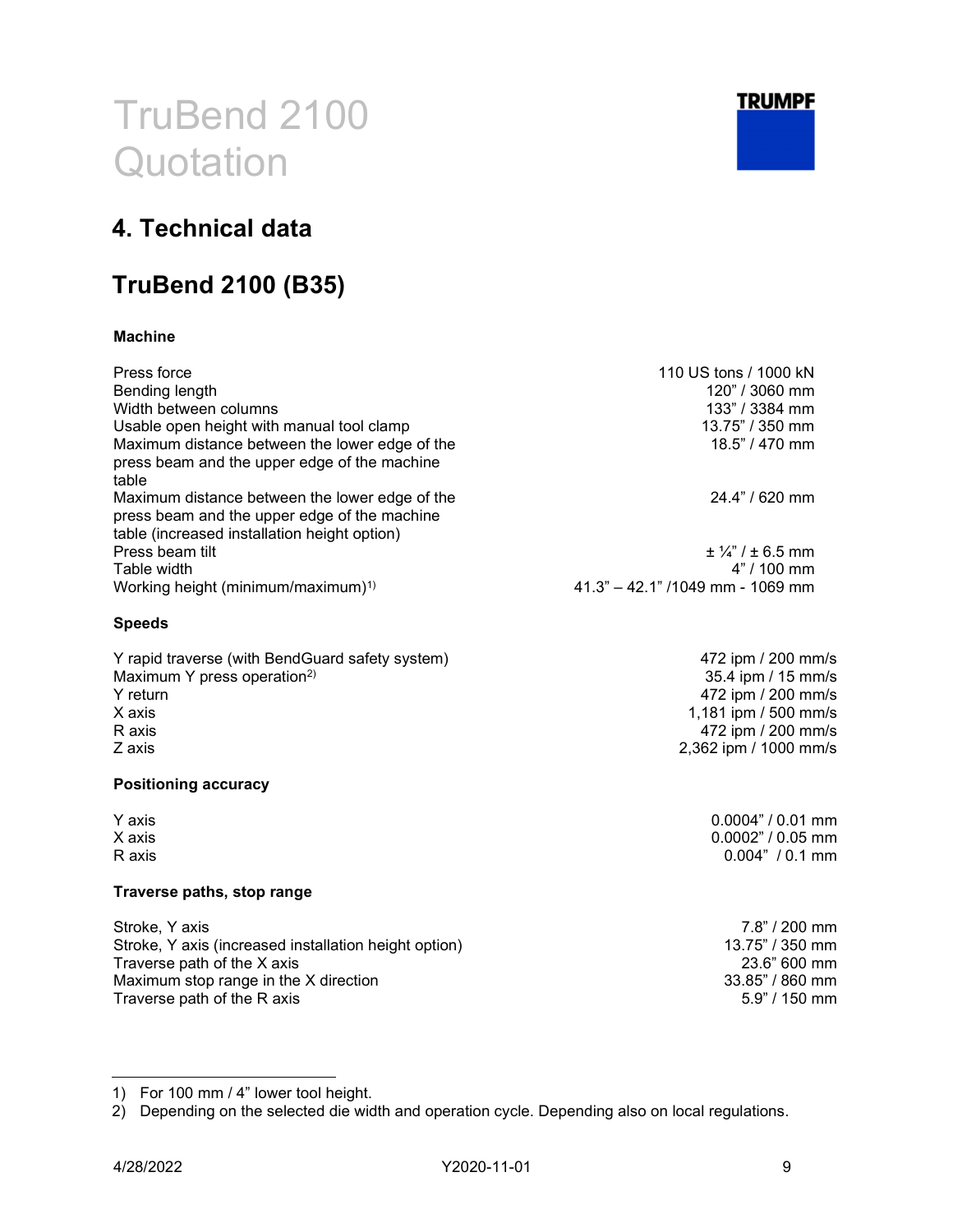#### Control, hardware

#### Connected loads

Connected load (IEC) approximately 20 kVA

#### Dimensions, weights

#### Paint



Standard T3500T multi-touch control

Length 142" / 3607 mm Width 64.72" / 1644 mm<br>
Height 93.3" / 2370 mm Height 93.3" / 2370 mm<br>Weight 16,940 lbs. / 7700 kg 16,940 lbs. / 7700 kg

Textured paint white = NCS S 0505 R80B, blue = approximately RAL design 250 20 20, black = RAL 9005, silver elements in RAL 9006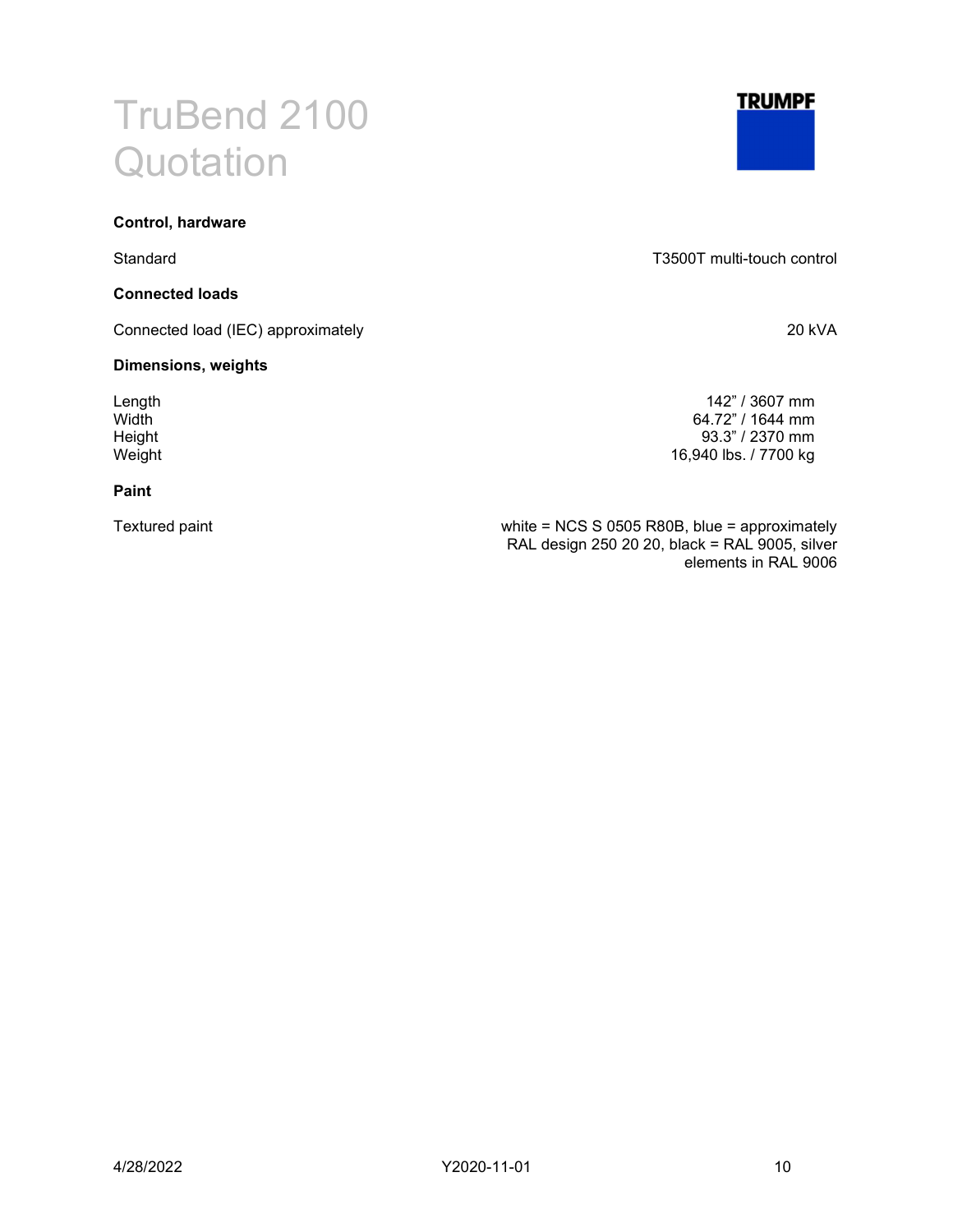### TRUMPF

#### TruBend 2100 Satisfaction Guarantee

At TRUMPF we are sure that you will appreciate the speed, precision and ease-of-use of your new TruBend 2100 press brake. In fact, we are confident that this product will exceed your expectations. If for any reason, or no reason, you are not satisfied with the performance of your TruBend 2100, notify us 90 days from the date it was delivered to your location and we will take it back. TRUMPF will send a truck to collect the machine, no questions asked.

- Upon installation of the machine, our service technician will activate a time lock function on the control. After 90 days from installation, the machine will automatically lock. At that time, you can decide to purchase the machine or return it to TRUMPF.
- TRUMPF will pay for the freight and rigging charges to remove the TruBend 2100 from your location.
- Your 10% downpayment is not refunded.

#### TRUMPF, Inc. Terms & Conditions of Sale for Equipment and Automation

This Agreement governs the sale of commercial off-the-shelf and commercial items products from Seller's product lines (hereinafter referred to as "Goods" or "Equipment"). Seller makes all quotations and accepts orders for such Goods/Equipment only on the terms and conditions stated herein ("Terms of Sale"):

1. ORDER ACCEPTANCE: All orders are subject to acceptance only at Seller's facility in Farmington, Connecticut. These Terms of Sale shall be deemed accepted by Buyer upon Seller's receipt of Purchase Order from Buyer. No condition stated by Buyer shall be binding upon Seller if in conflict with, inconsistent with or in addition to the Terms of Sale, unless expressly accepted in a writing signed by Seller. In the event of conflict or differences in the terms or conditions of Buyer's Purchase Order and the Terms of Sale herein, the Terms of Sale shall govern.

2. PRICES: All prices are: (a) Seller's current prices and are subject to change without notice at any time prior to acceptance of Buyer's order; (b) subject to all federal, state and local taxes upon the production, sale or shipment of the Goods sold hereunder, now or hereafter becoming effective, and if not included in the invoice, such amount may be invoiced later, and Buyer shall pay all such taxes.

3. SHIPMENTS: Domestic: All orders are FOB (UCC) Seller's plant in Farmington, Connecticut (or such warehousing facilities as Seller may establish).

4. PAYMENT: 10% deposit required with purchase order, 90% due 90 days from installation of Goods. Title to the Goods shall pass to the Buyer only upon receipt of final and full payment of the Goods by Supplier, from Buyer. ALL PAYMENT TERMS ARE SUBJECT TO SELLER'S CREDIT APPROVAL.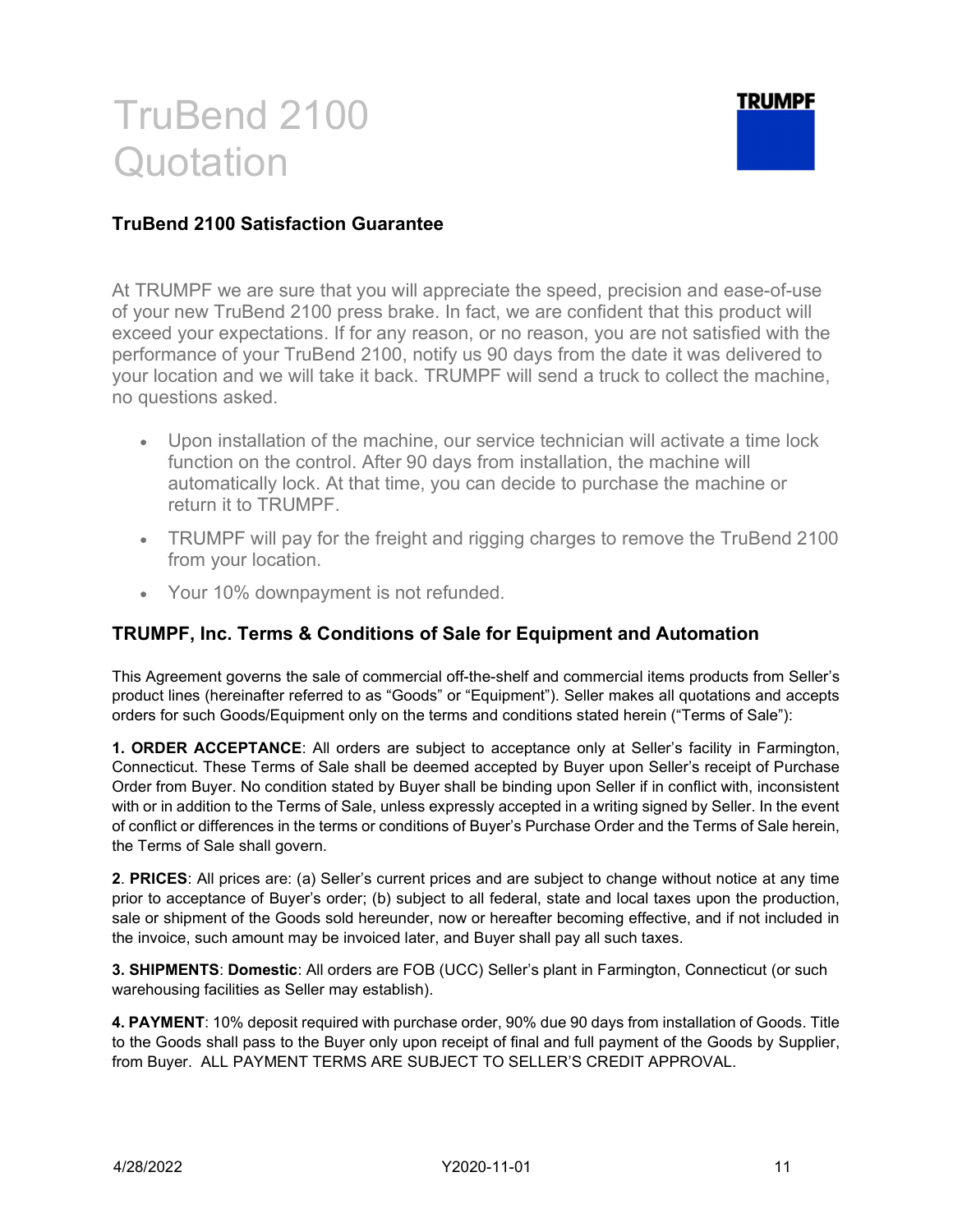

5. DELIVERY: The scheduled shipment date is an estimate and is subject to filling prior orders and delays caused by strikes, accidents, shortages, acts of civil authority or other causes beyond Seller's control. Buyer's acceptance of delivery time from the shipper shall constitute a waiver of any claim for delay.

#### 6. INSTALLATION AND PRODUCT ACCEPTANCE:

(A) Preparation of Installation Site: Upon acceptance by Seller of any Purchase Order hereunder, Seller shall provide Buyer with a Pre-Installation Manual setting out requirements for site preparation at the installation site. Buyer is responsible for preparing the installation site as set out in the Pre-Installation Manual, for providing all utilities within rated parameters as stated in the Pre-Installation Manual, and for inspecting, rigging and placement of the Goods at the installation site.

(B) Inspection Upon Delivery: Upon arrival of the Goods at the installation site, the Goods shall be inspected for shortages and damage in transit by authorized personnel of both Seller and Buyer. Buyer shall notify Seller in writing of any such claims within ten (10) days after Buyer discovers or should reasonably have discovered facts upon which the claim is based, but in no event more than thirty (30) days after Installation Completion under subsection C below. Failure of the Buyer to give written notice of a claim within the time-period or in the form specified above shall be deemed to be a waiver of such claim. If any repairs are made by unauthorized personnel, Seller reserves the right to withhold warranty support and to charge Buyer per then current time and material rates for services provided if Seller determines that the root cause of a defect requiring service was caused by a third party vendor supplied product or service.

(C) Acceptance Testing and Acceptance: Notwithstanding prior inspection or testing, payment, or passage of title, all Goods shall be subject to final acceptance testing ("Final Acceptance Testing") after installation at the installation site to validate performance against Seller's quoted Technical Specifications. Final Acceptance Testing will be performed by Seller's operator and consist of (i) Seller's standard acceptance-test procedure which checks all aspects of Goods performance against Seller's quoted Technical Specification and (ii) any additional tests that are mutually agreed upon and specified in the purchase order or statement of work referencing these Terms and Conditions. Upon successful completion of the Final Acceptance Testing, the Goods shall be accepted, and Buyer shall sign and deliver to Seller the Seller's acceptance certificate ("Installation Completion"). Notwithstanding the foregoing, the Goods including any software shall be deemed accepted and the written acceptance form certifying Installation Completion shall be deemed executed by Buyer upon the earlier of either of the following two conditions; (x) in the event the Goods are placed into production by Buyer at the Installation Site; or (y) no later than 3 months after the date of delivery as determined by the terms of shipment.

7. EQUIPMENT WARRANTY: Except as otherwise provided in this Section 7, any Goods sold hereunder which (1) at the Installation Site, (2) have been properly installed and maintained by authorized persons, and (3) have been operated within the limits of rated and normal usage, are warranted to conform to Seller's quoted Technical Specifications and to be free of defects in material and workmanship, as determined by Seller's inspection, for a period of one year, or any purchased extended period, coming into effect upon Installation Completion. The terms of this warranty do not apply to any Goods which have a life, under normal usages, that is inherently less than one year. Product demonstrations, test parts, time studies, production estimates and other such particulars furnished to Buyer are only Seller's estimate and do not create a warranty. Within the warranty period, Seller will repair or replace without cost to Buyer any product or parts covered by the warranty which Seller finds to be defective in material or workmanship, provided that the Buyer gives the Seller prompt notice. This shall be the sole and exclusive remedy of the Buyer under this warranty.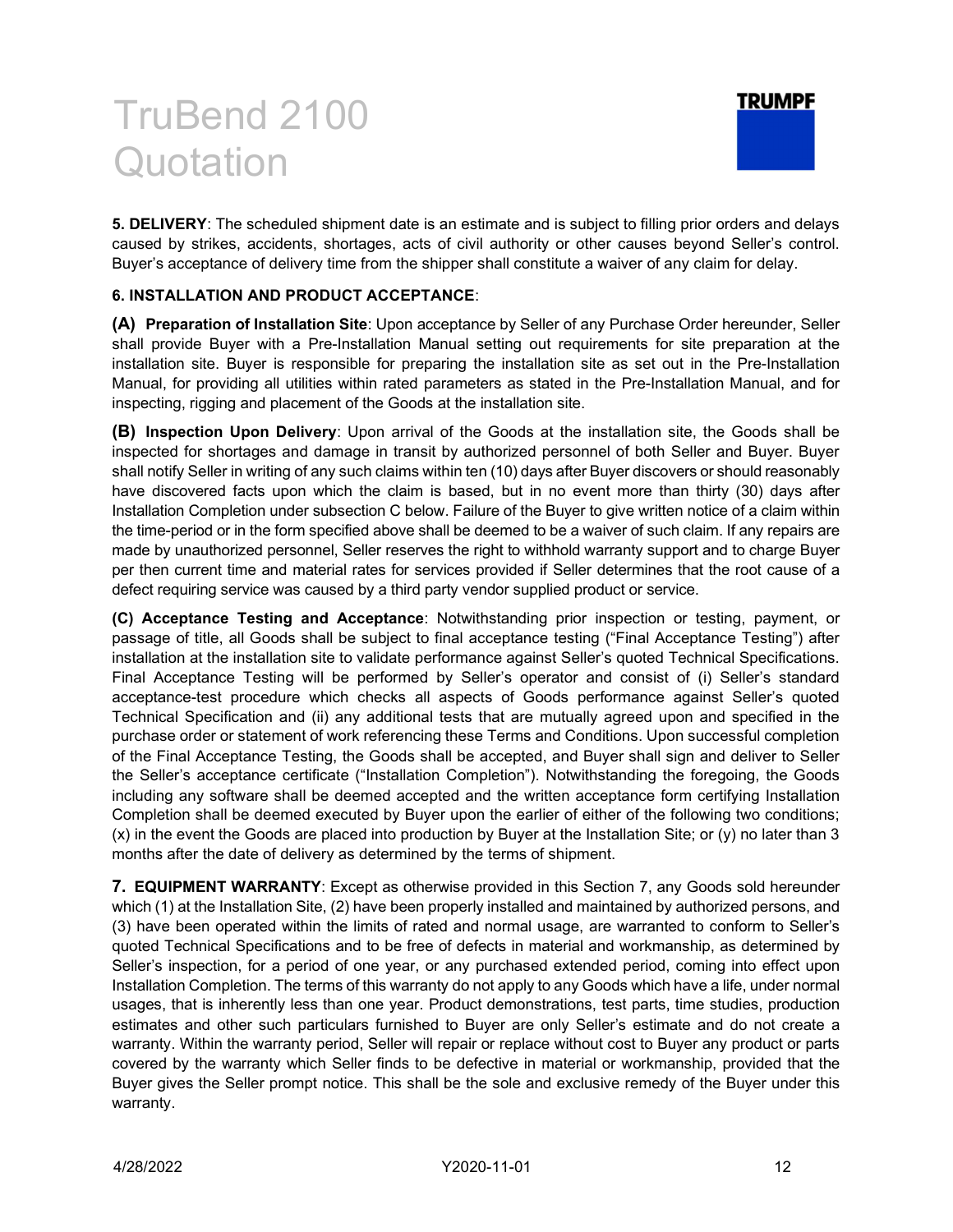

To facilitate efficient warranty services delivery, Seller may in its sole discretion deliver to the Installation Site a variety of spare parts such as are reasonably believed to be of potential use in completing the Services (such spare parts, together with those parts removed for replacement during Warranty Services, being collectively "Seller's Property.") Buyer will cooperate with Seller in maintaining Seller's Property in a secure location segregated from Buyer's Equipment and Inventory during Services and in providing access during normal business hours for delivery and pick up. Seller is solely responsible for the packaging and cost of shipment of Seller's Property to and from Buyer's Installation Site. Should Buyer elect to retain any of the unused Spare Parts after close of Warranty Services mission, Buyer will be billed for such Parts at a discount of 5% off Seller's List Price as of the date of retention.

Services under this warranty are provided during normal business hours and using standard freight delivery. Services and delivery may be otherwise provided dependent upon availability and will be invoiced at TRUMPF Service rates in accordance with TRUMPF Service policies and practices, which are incorporated by reference herein.

Seller shall not be liable under any warranty or other obligation if the alleged defect in the Goods does not exist or the defect or defective performance is caused in whole or in part by Buyer's or any third party's misuse, neglect, modifications or additions, the use of non-TRUMPF spare parts or consumables, unauthorized attempts to repair, or by accident or other hazard outside Seller's control. Use of a non-TRUMPF spare part shall void the warranty if the TRUMPF spare part is available under the warranty free of charge. The warranty described herein is granted only to the original purchaser of the Goods and original purchaser's specified end-user and is non-transferrable.

#### DISCLAIMER OF OTHER WARRANTIES: THE WARRANTY DESCRIBED IN THIS PARAGRAPH 7 IS IN LIEU OF ALL OTHER WARRANTIES, EXPRESSED OR IMPLIED, INCLUDING, BUT NOT LIMITED TO, ANY IMPLIED WARRANTY OF MERCHANTABILITY OR FITNESS FOR A PARTICULAR PURPOSE, WHICH ARE EXCLUDED.

8. EQUIPMENT DATA SERVICES: Seller's Equipment is self-monitoring and collects and stores in its control unit Equipment Data recording certain performance metrics of the Equipment. On Equipment configured for Seller's Cloud Connect services, Equipment Data is collected in real time via Seller's secure service portal. Buyers of Equipment utilizing Cloud Connect active equipment monitoring shall receive enhanced Cloud Connect notification and technician scheduling throughout the Equipment warranty period and during any period in which the Buyer maintains a Seller Service Agreement providing for notification and reporting services. Seller reserves the right to add and remove services from Cloud Connect offerings at Seller's sole discretion.

"Equipment Data" means any data, metadata, logs or other information generated by the operation of Seller Equipment or embedded Software, but does not include personally identifiable information nor any information entered into the Software or the Equipment by Buyer's employees, agents, or end-users, except to the extent portions of such information appears in anonymized or aggregated form or in automated logs or similar records through the normal operation of the Software. Equipment end user can isolate inputs of personal and proprietary data from monitoring by following the technical table procedures set forth in the Software and Operators Manuals.

(A) Use of Buyer Data Elements. Use of Seller's Equipment in production environments utilizing data compilations, artificial intelligence, autonomous adjustments and comparable strategies requires access to elements of Equipment end user's geometries, materials and processing technologies ("Buyer Data Elements") as set forth in the technical documentation of the corresponding TRUMPF product. Upon such use of Seller's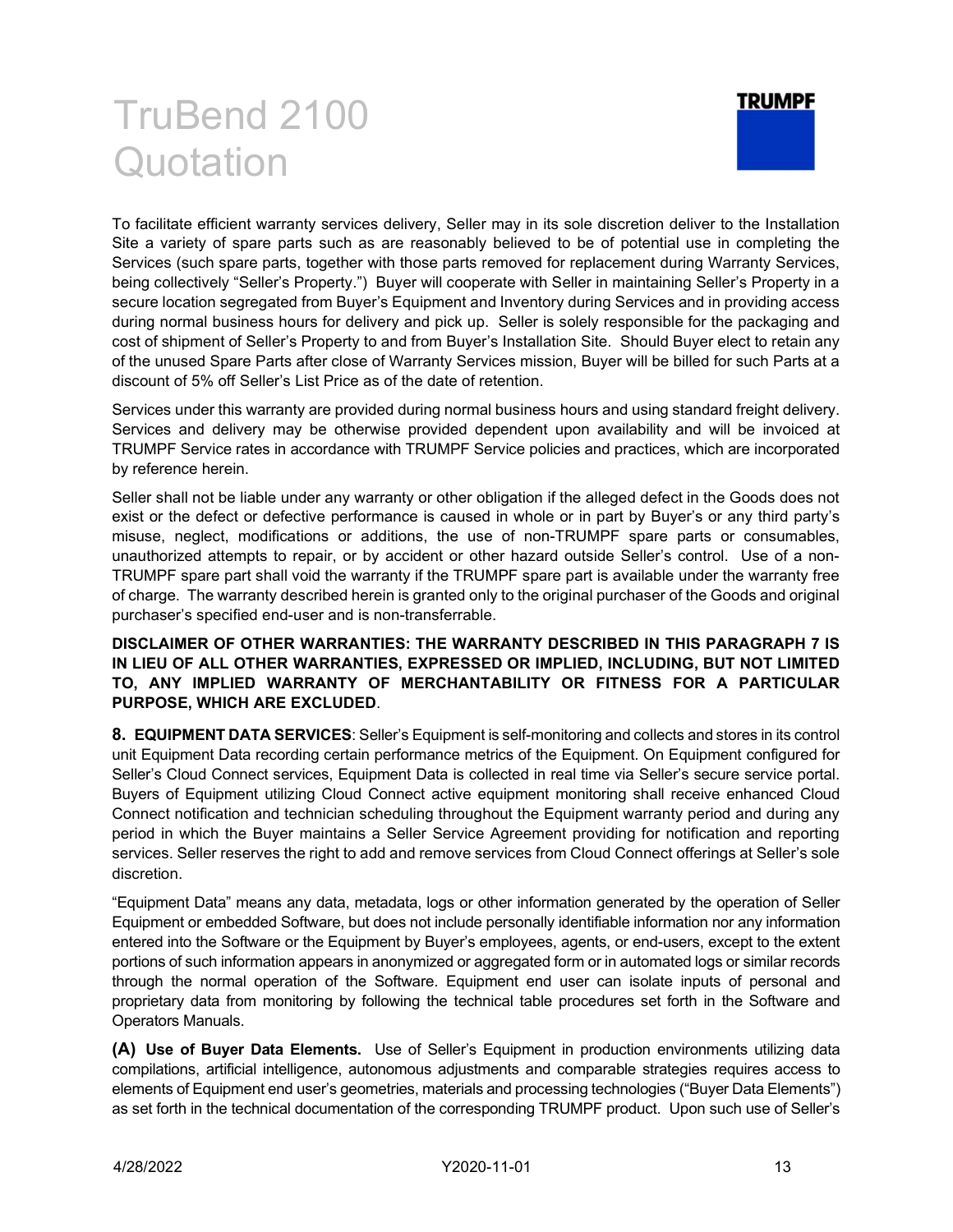

Equipment, Buyer grants to Seller rights to use such Buyer Data Elements as necessary for delivery of Goods and Services to Buyer for applications support and under warranty and service agreements, and to derive anonymized data points (limited to generalized extracted information such as the accumulated length of cut, average area of cut parts, and isolated process geometries) for use in product research and development. TRUMPF shall use the Buyer Data Elements solely for the purposes set forth above.

(B) Opt-Out Rights. Cloud Connect active equipment monitoring service is activated during installation. The Equipment end user can opt out of active machine monitoring by following the procedures set forth in the Software and Operators Manuals. End users who exercise this opt out option shall not receive Cloud Connect enhanced services, may experience limitations on machine functions or systems integrations that rely on information processed through Cloud Connect or automated data communications, or may be subject to surcharges increasing costs for contracted services.

(C) Data Security. Seller shall use the same care in protecting the integrity and security of Equipment Data as it uses to preserve the integrity and security of Seller's other proprietary information, but in no event less than reasonable care. Seller uses Equipment Data for delivery of Goods and Services under warranty and service agreements, and anonymized data points derived from Equipment Data in product research and development.

(D) Ownership of Equipment Data. Seller owns all rights, titles and interest in Equipment Data, and all data derived therefrom and reserves to itself all lawful uses thereof. Seller hereby grants Buyer a perpetual, non-exclusive, royalty-free license to use, reproduce and store the Equipment Data solely for the purpose of, and to the extent required in, operating the Goods, transferable only in conjunction with and as part of the transfer of ownership of the Goods to a new end user.

(E) CLOUD CONNECT SERVICES AS IS WARRANTY. SELLER'S CLOUD CONNECT SERVICES ARE PROVIDED 'AS IS' WITH NO REPRESENTATION OR WARRANTY OF ANY KIND, EXPRESS OR IMPLIED, INCLUDING WITHOUT LIMITATION 1) ANY WARRANTY CONCERNING THE AVAILABILITY, ACCURACY OR CONTENT OF THE INFORMATION, OR 2) ANY IMPLIED WARRANTY OF MERCHANTABILITY OR FITNESS FOR A PARTICLUAR PURPOSE.

#### 9. WORKPLACE SAFETY, INDEMNIFICATIONS.

(A) Product Liability: With respect to all Goods or materials provided under this Agreement that are Seller's standard product or made to Seller's design or specifications, Seller shall, subject to the limitations of liability governing this Agreement, defend and indemnify Buyer against all third party claims and liability required to be paid by Buyer to the extent arising out of defective materials, workmanship or design by Seller.

(B) Infringement/Malware: Seller shall engage in commercially reasonable efforts to monitor the Goods supplied hereunder for infringement of third party intellectual property and the presence of viruses or other malicious code. TRUMPF represents that (i) the Goods are not known to infringe, violate or misappropriate any intellectual property right(s) of third parties; (ii) that TRUMPF has all of the rights, permits, licenses and authority known to be necessary to perform its obligations hereunder; and (iii) the Goods, including any software and the media it is delivered on, have been scanned for and been found to be free from viruses and other malicious code. Seller shall, subject to the limitations of liability governing this Agreement, defend and indemnify Buyer against all third party claims and liability required to be paid by Buyer to the extent arising out of Seller's negligence or malfeasance in monitoring the Goods as provided herein or in making the foregoing representations.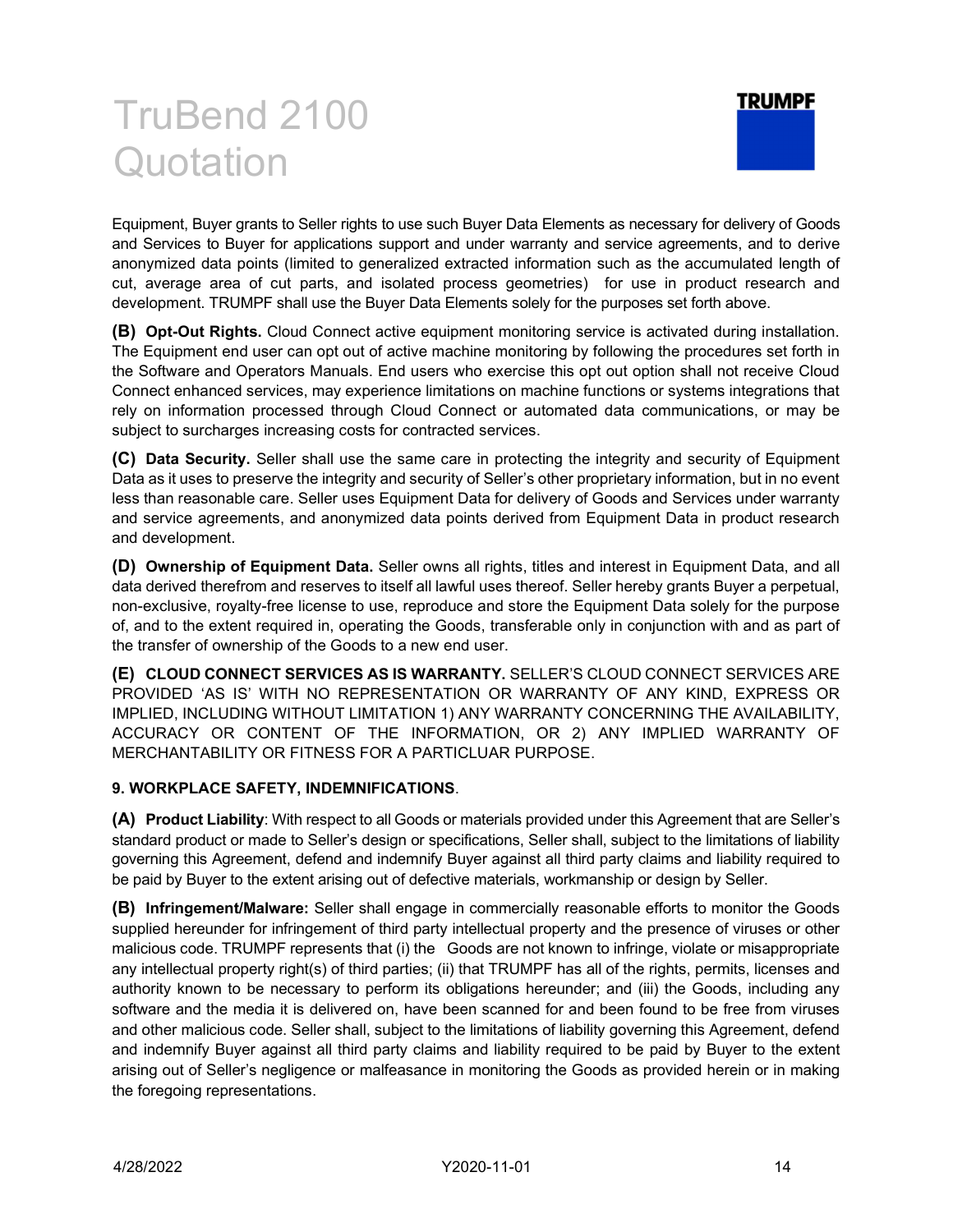

(C) Workplace Practices: It is the responsibility of Buyer to know, understand and comply with the work and safety laws and regulations in effect and governing Buyer's use of the Goods provided hereunder. Buyer agrees that after installation of the Goods provided hereunder, the Goods and all persons other than Seller personnel operating or maintaining such Goods will be deemed under Buyer's exclusive control. To the extent governing law requires inspections, reviews, records keeping and/or after-purchase modifications to the Goods, it is the responsibility of the Buyer to arrange for and comply with such requirements and any associated costs are the sole responsibility of the Buyer. Subject to the limitation of liability governing this Agreement, Buyer shall indemnify Seller against all third-party claims and liability required to be paid by Seller to the extent arising out of (a) any modifications, including but not limited to repairs, made in the Goods by or on behalf of Buyer by persons or parties other than Seller, and/or (b) the Buyer's negligent use of the Goods, including but not limited to use in production with any of the Product safety functions disabled, obstructed or circumvented.

(D) Notice; Consent to Settlement: It is a condition of indemnification or defense under this Section 9 that in the event that any third party asserts a claim or liability with respect to any matter for which a Party is entitled to indemnification hereunder, the indemnified Party gives prompt written notice to the indemnifying Party of such claim or liability. No settlement of an indemnified claim shall require an admission of liability or impose an affirmative obligation on a Party hereto, including an obligation to indemnify, without the written consent of the Party so affected. Consent shall not be unreasonably withheld.

(E) Insurance: Each Party shall maintain comprehensive liability insurance coverage in an amount not less than one million dollars per occurrence with coverage of the other Party as an additional insured. Upon request, a Party shall provide the other Party with a certificate of insurance evidencing this coverage.

(F) Excluded Limitations: The above indemnifications shall not be limited by the availability of insurance coverage to the indemnifying party, or by any protection afforded the indemnifying party under the Workers' Compensation Acts, Disability Acts or other employee benefits acts.

10. LIMITATION OF LIABILITY. NEITHER PARTY'S LIABILITY ON ANY INDEMNIFICATION OR ANY CLAIM OF ANY KIND, UNDER ANY THEORY, AT LAW OR IN EQUITY, INCLUDING NEGLIGENCE OR STRICT LIABILITY, FOR ANY LOSS OR DAMAGE ARISING OUT OF, CONNECTED WITH, OR RESULTING FROM THE PERFORMANCE OR BREACH OF THE TERMS HEREOF, OR FROM THE DESIGN, MANUFACTURE, SALE, DELIVERY, RESALE, INSTALLATION, TECHNICAL DIRECTION OF INSTALLATION, INSPECTION, MODIFICATION, REPAIR, OPERATION OR USE OF ANY SERVICE, GOOD OR PART THEREOF SHALL IN ANY CASE EXCEED THE PRICE ALLOCABLE TO THE SERVICE, GOOD OR PART THEREOF WHICH GIVES RISE TO THE CLAIM. IN NO EVENT SHALL EITHER PARTY HAVE ANY LIABILITY FOR ANY INCIDENTAL, CONSEQUENTIAL OR EXEMPLARY DAMAGES ARISING OUT OF OR IN CONNECTION WITH A BREACH OF THE CONTRACT SALE OR ANY OTHER DUTY OF THAT PARTY WITH RESPECT TO THE GOODS OR SERVICES OR THIS AGREEMENT, INCLUDING, BUT NOT LIMITED TO, DAMAGES FOR LOST PROFITS, LOST SALES OR INJURY TO PERSONS OR PROPERTY EVEN IF THE PARTY HAS BEEN ADVISED OF THE POSSIBILITY OF SUCH LOSSES.

11. FORCE MAJEURE: Except with respect to payment obligations under this Agreement, neither Party shall be liable for or will be considered to be in breach of or default under this contract on account of any delay or failure to perform as a result of any causes or conditions that are beyond the Party's reasonable control and that the Party is unable to overcome through the exercise of commercially reasonable diligence, including but not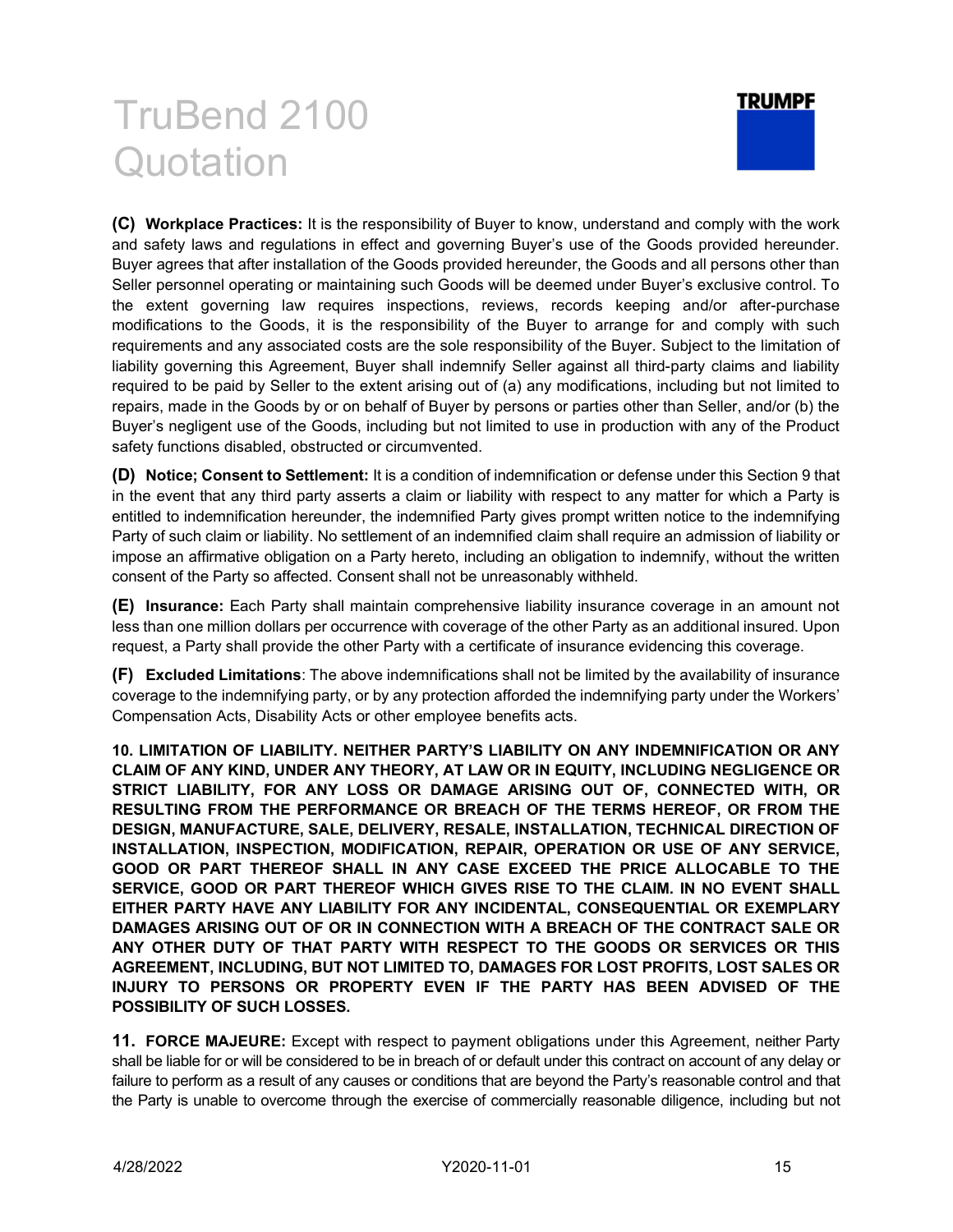

limited to pandemics, fire, explosion, flood, storm or other acts of God, disruptions in transportation networks, failures of carriers or utilities, war, embargo, strike, riot, or the intervention of any government authority. If any force majeure event occurs, the affected Party shall give prompt written notice to the other party and use commercially reasonable efforts to minimize the impact of the event.

12. LIMITATION OF ACTIONS: No action for breach of any term of this contract of sale or any other duty of Seller with respect to these Goods may be commenced more than one (1) year after Installation Completion.

13. CHANGES, CANCELLATION: Any changes to the scope of the Goods and Services under this Agreement must be agreed in a writing executed by both Parties. Orders may not be canceled except by written notice received by Seller prior to shipment. A restocking charge of ten percent of the selling price will be applied for the cancellation of standard items. Charges for the cancellation of special items will be based on non-recoverable expenses accruing to the order sustained by Seller plus ten percent of the selling price. Either Party may cancel an existing order without penalty or decline future orders under the Agreement in the event of (a) a change of control of, or (b) a bankruptcy of the other Party.

14. INTELLECTUAL PROPERTY RIGHTS. The Goods sold hereunder are of Seller's proprietary design offered in configurations and only with such modification as is customarily available to all buyers in the marketplace without significantly altering the Good's function or processes. The Goods do not incorporate or embody Buyer's intellectual property, or any technology developed by Buyer or specifically for Buyer. Buyer acquires no greater interest in the Goods, or the intellectual property embodied in the Goods than those rights of use, maintenance and resale as customarily accompany the purchase of off-the-shelf tangible goods. All Seller intellectual property including but not limited to patents, trademarks, trade names, trade secrets, and all modifications and derivatives thereof, are and shall remain the sole and exclusive property of Seller.

15. DESIGN CHANGES: Acceptance of Purchase Order by Seller determines product version for delivery. The designs and specification of all Goods sold may be subject to subsequent change by Seller without notice and, in the event of any such changes, Seller will have no obligation whatsoever to make similar changes in Goods previously ordered.

16. RESERVATION OF SECURITY INTEREST; RISK OF LOSS: Seller hereby reserves, and Buyer hereby grants a security interest in the Goods (and the proceeds thereof) as security for the payment of the unpaid balance of the purchase price and Buyer's performance of its other obligations hereunder. Buyer will execute and deliver to Seller such Uniform Commercial Code financing statements as Seller shall request to perfect such security interest. The security interest hereunder shall terminate upon Buyers payment in full of the purchase price of Goods and Services, and the respective taxes.

The risk of loss passes to Buyer upon delivery of the Goods to the carrier. Insurance against loss or damage to the Goods during shipment is the responsibility of Buyer. Until the entire purchase price for the Goods is paid in full, Buyer will keep the Goods insured against loss or damage by fire and other risks and hazards included with so-called "extended coverage" insurance, in an amount at least equal to such purchase price. Losses under such insurance shall be made payable to Seller and any payments under such insurance shall be paid to Seller and applied to the unpaid balance of the purchase price. Upon request, Buyer will furnish Seller with copies of the policies of such insurance and each renewal thereof.